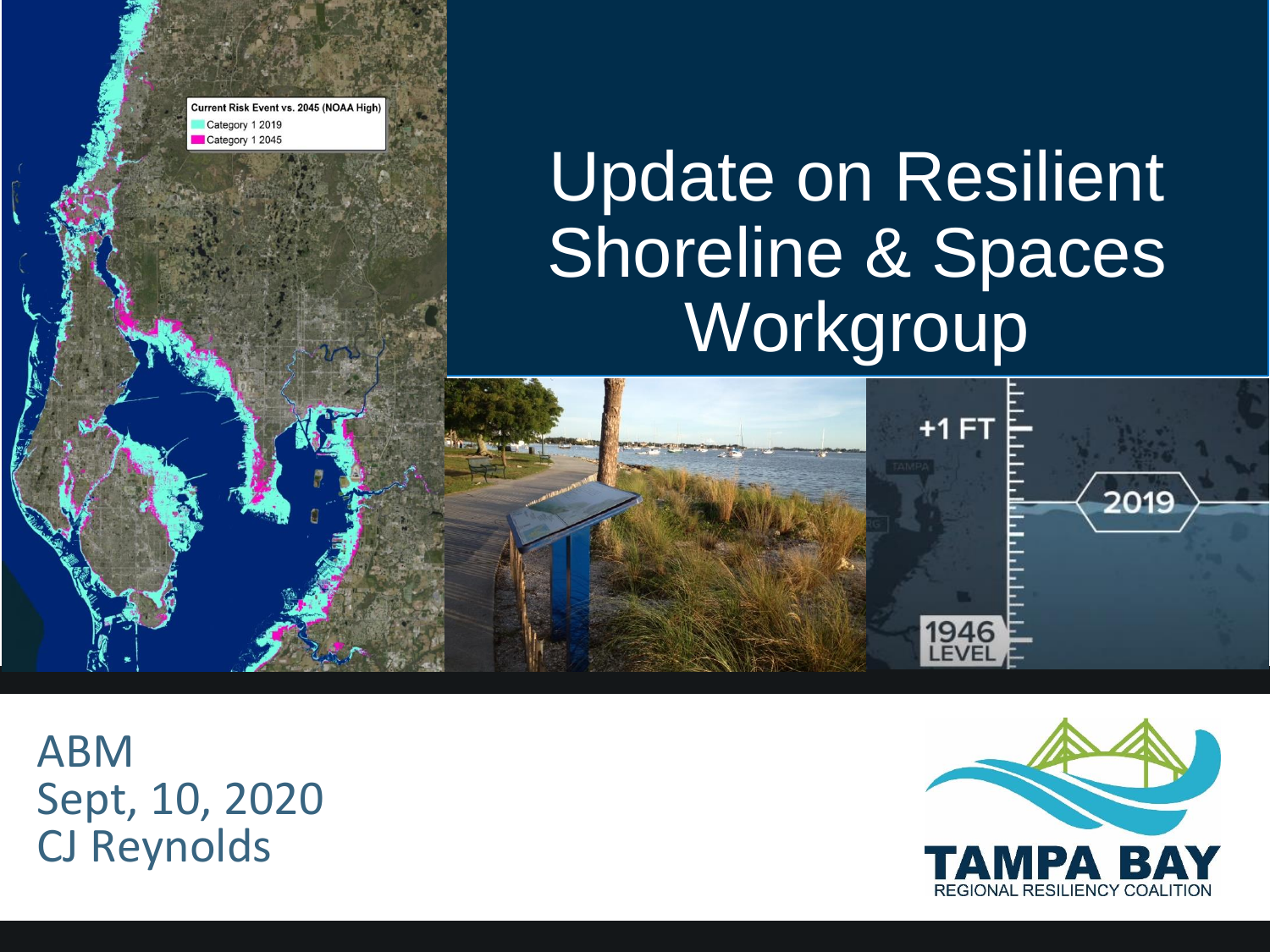# **Shoreline Workgroup Overview**

**Comprised of engineers, natural resource experts Meetings October 2019-April 2020**

**Reviewed tidal flooding, discussed factors and came to consensus** 

- **1. Lifespan of Seawalls –** materials, conditions, locations
- **2. Timeframes**: 2050, 2060 or 2070
- **3. Sea Level Rise scenarios:** TB CSAP NOAA Intermediate and High
- 4. **KingTides:** projected heights, timeframes and # of flood days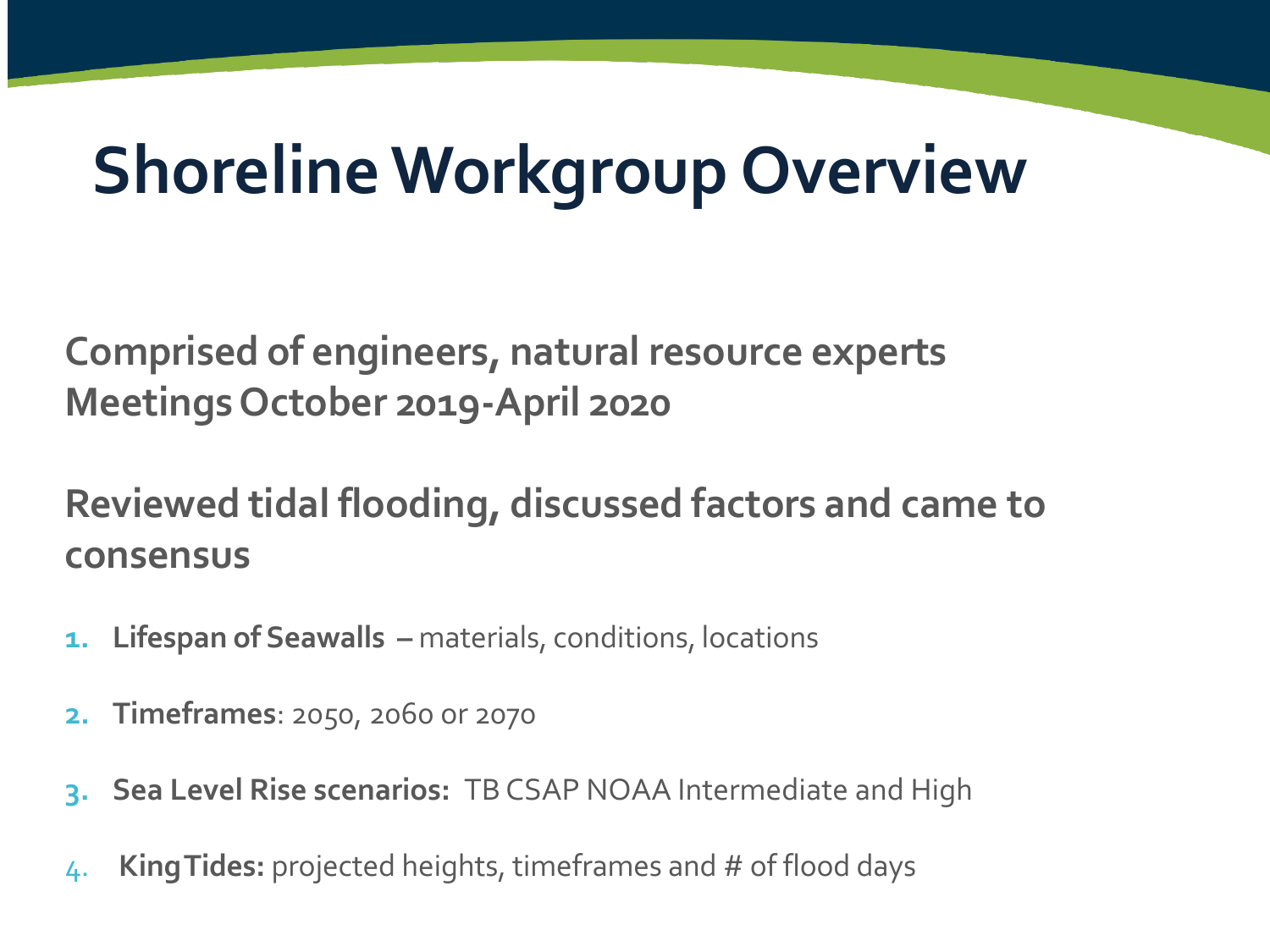



#### NOAA High 2060 = 3.48 (\*2019 CSAP Report)

**NOAA NOAA NOAA** Int-Low Intermediate High Year (feet) (feet)  $(feet)$ 20003  $\mathbf 0$  $\mathbf{0}$  $\mathbf{0}$ 0.79 2030 0.56 1.25  $0.72$  $1.08$  $1.77$ 2040  $1.44$ 0.95 2.56 2050  $1.15$  $1.87$ 3.48 2060 2.33 1.35 4.56 2070  $1.54$ 2.82  $5.71$ 2080  $1.71$  $3.38$  $7.05$ 2090  $3.90$ 2100 1.90 8.50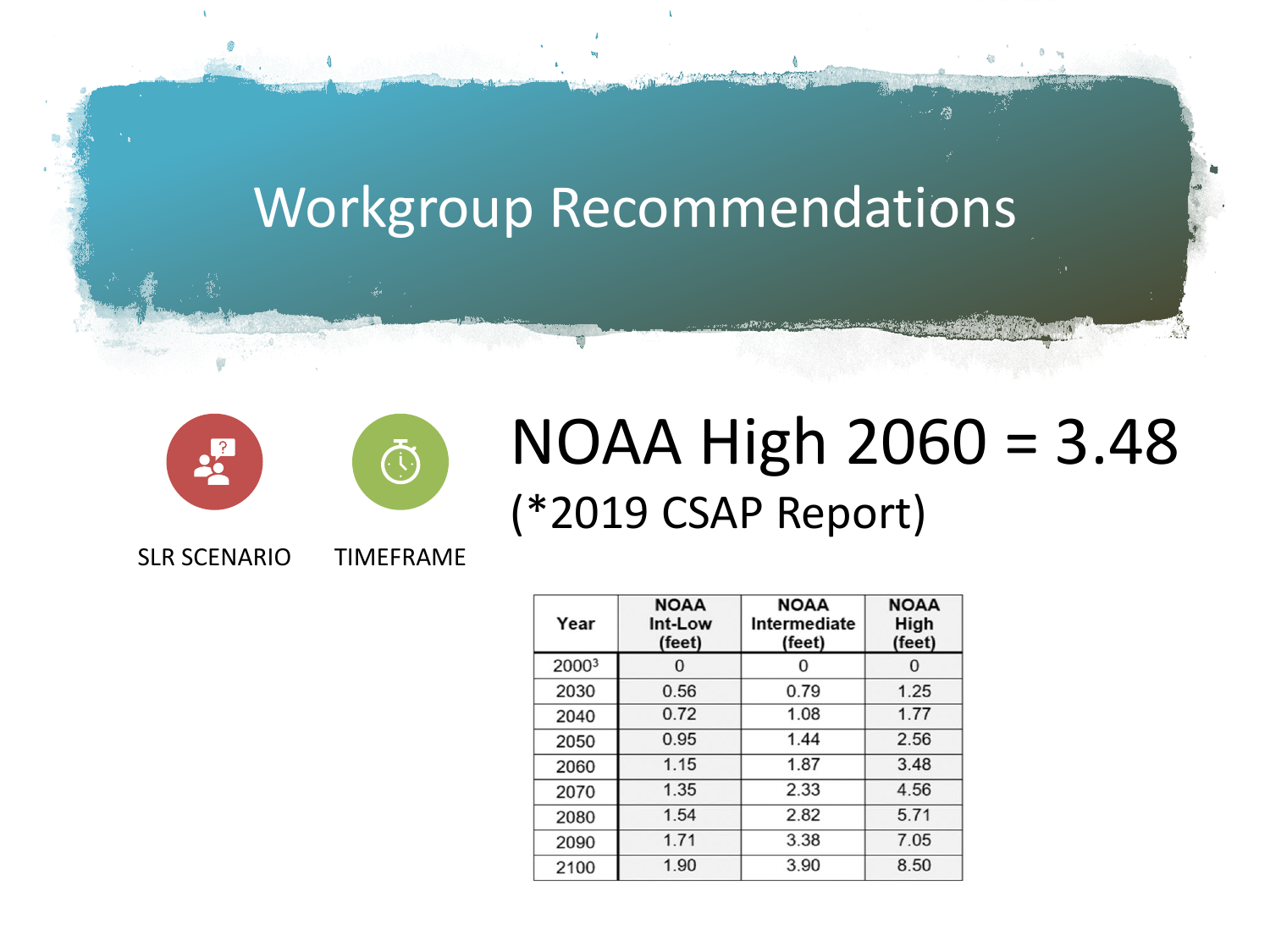

## Projected Height 2060 = 1.74 feet Estimated 15-85 days by 2050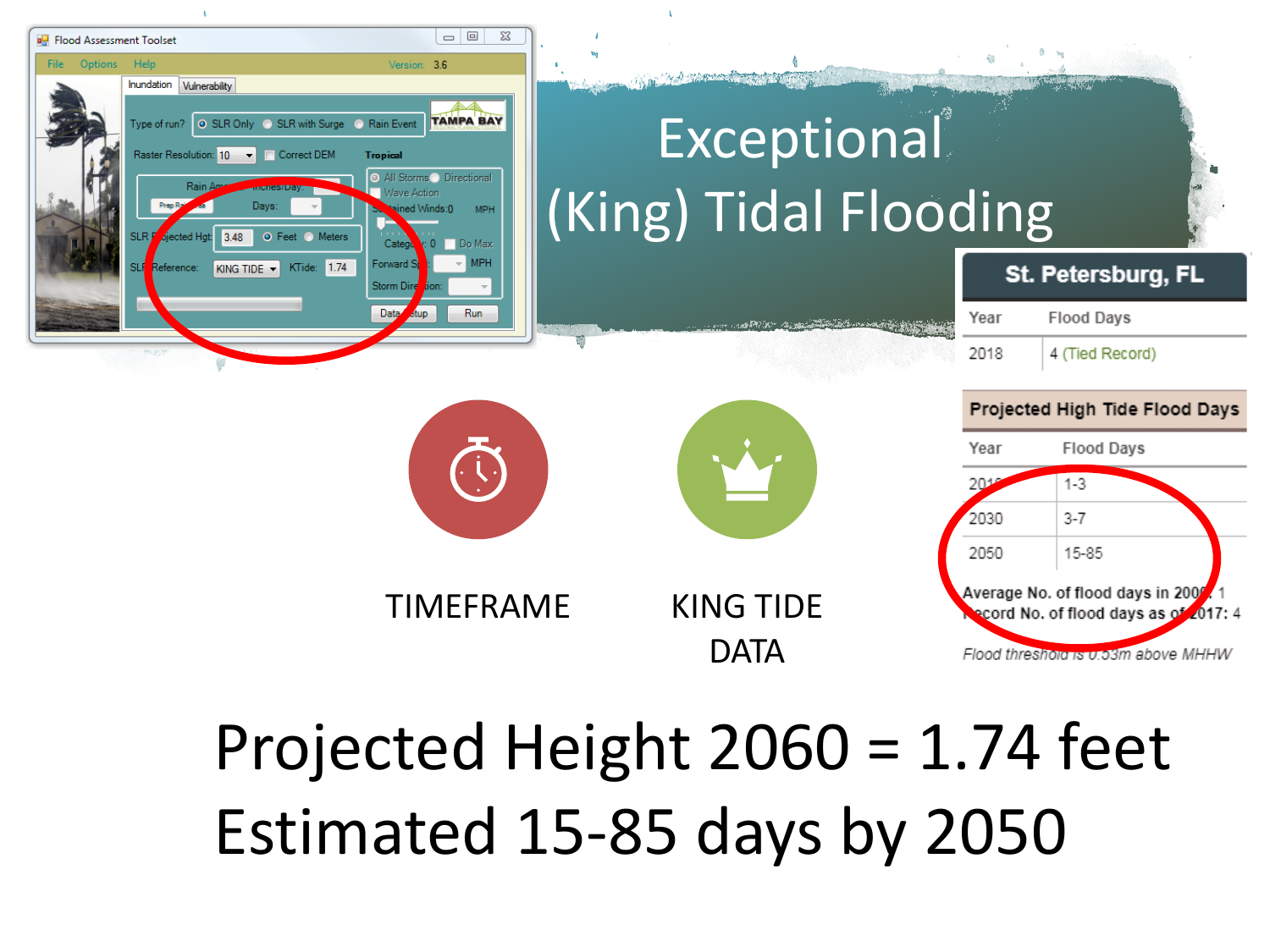### NOAA High 2060 = 3.48 feet King Tide  $2060 = 1.74$  feet Combined = 5.22 feet Rounded: 5 feet

![](_page_4_Picture_1.jpeg)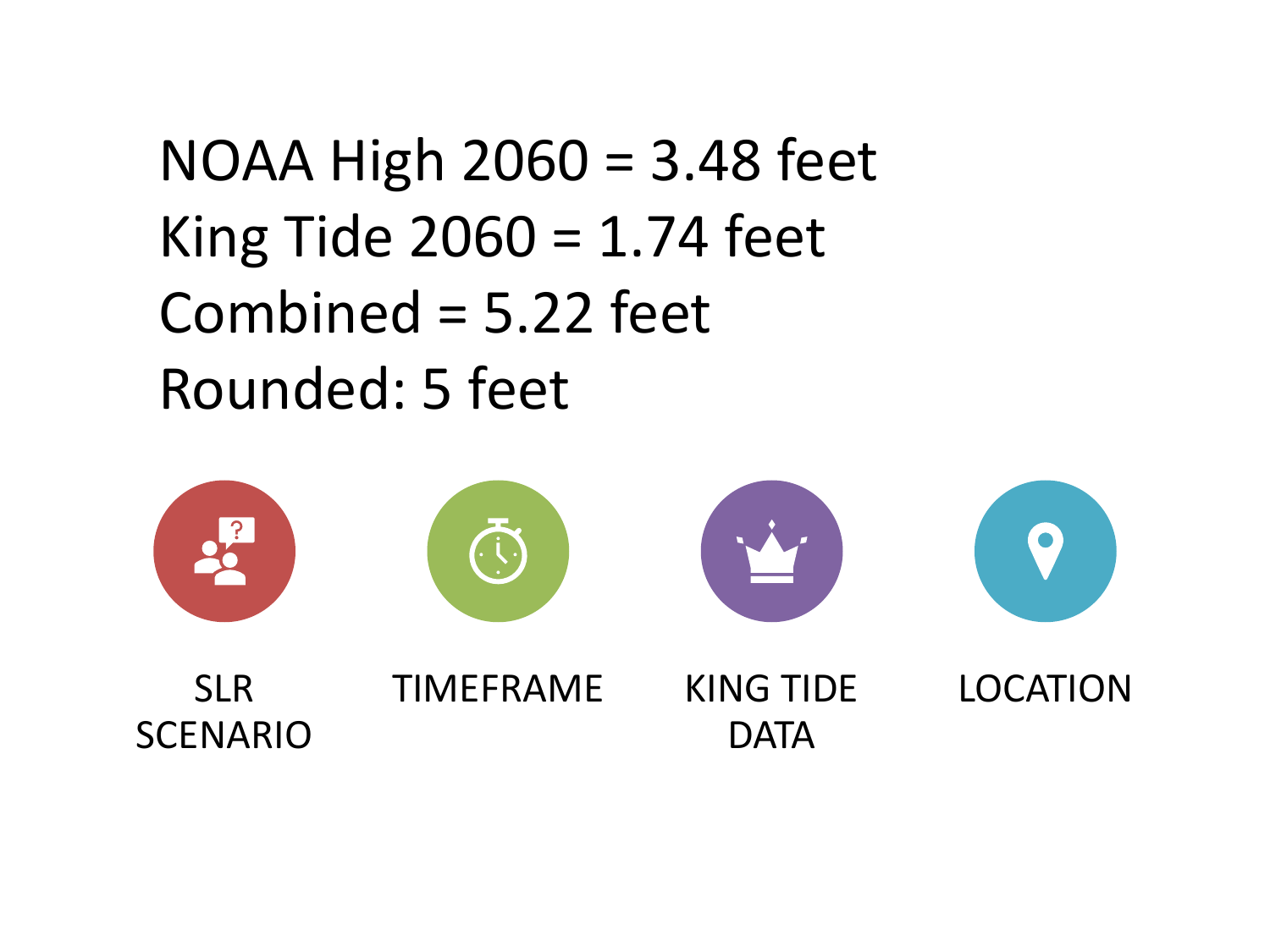![](_page_5_Picture_0.jpeg)

![](_page_5_Picture_1.jpeg)

LOCATION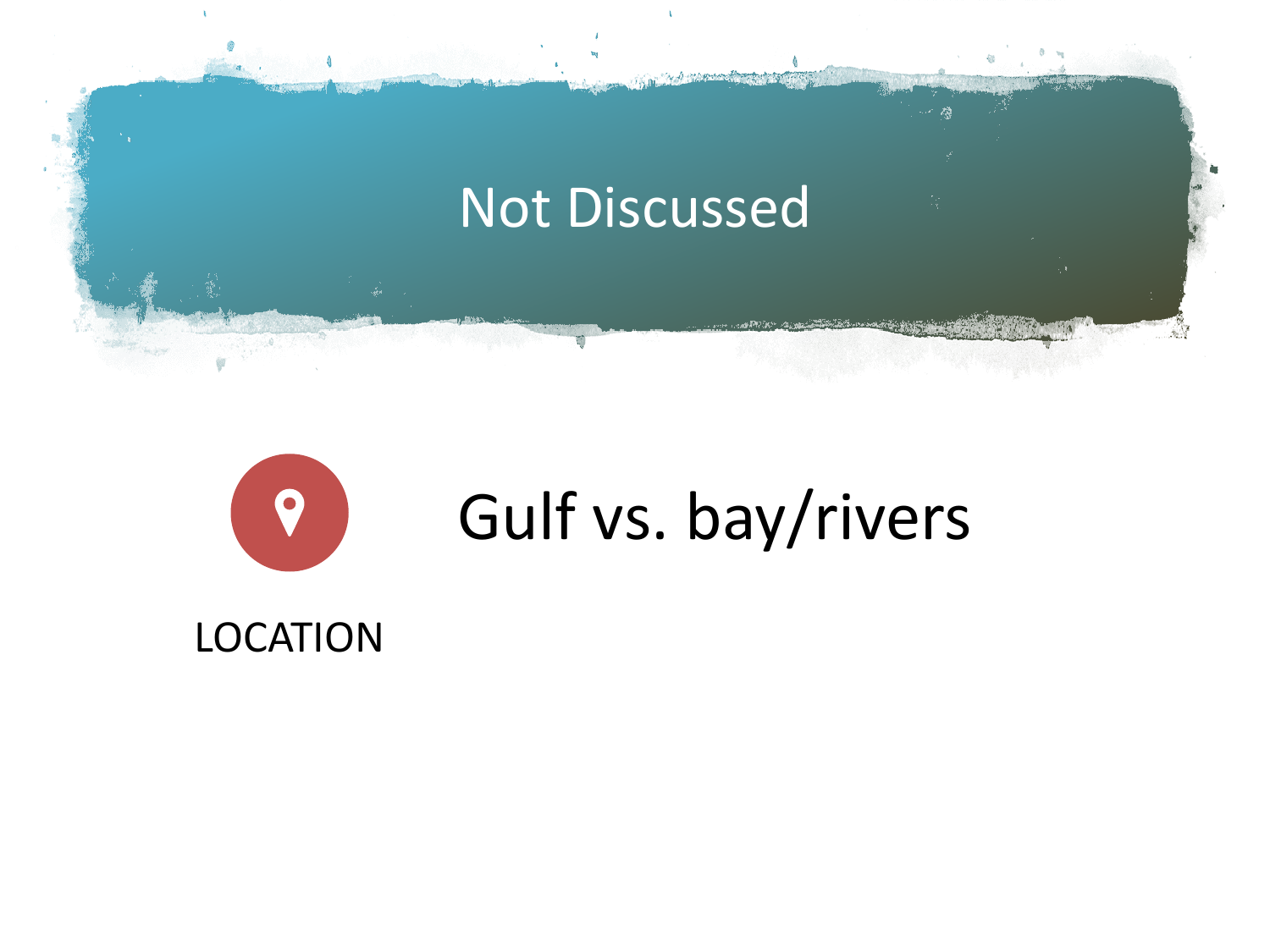![](_page_6_Picture_0.jpeg)

E College of Law Cor regs among TBRPC/Coalition members<br>- Created spreadsheet with links UF College of Law Conservation Clinic professor and students analyzed policy and

– Created spreadsheet with links

working the contract of the contract of the contract of the contract of the contract of the contract of the contract of the contract of the contract of the contract of the contract of the contract of the contract of the co

s – Internal review to add/amend information

Section BARTNER *Coalition PARTNER and Shoreline Workgroup member*